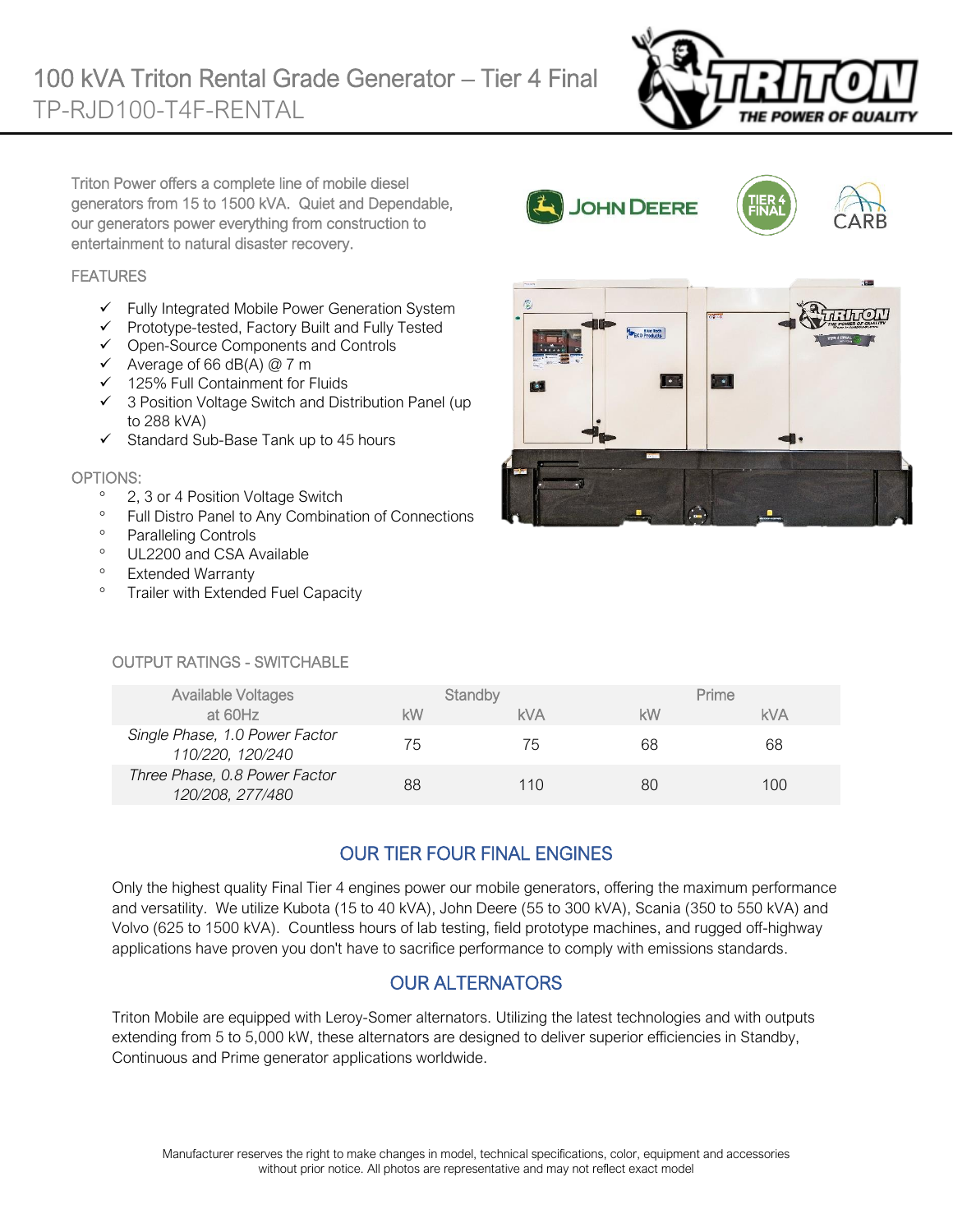

#### ENGINE INFORMATION

| Engine Make                       | John Deere             |
|-----------------------------------|------------------------|
| Model                             | 4045HFG04              |
| <b>Tier Rating</b>                | Tier 4 Final           |
| Engine Speed (RPM)                | 1800                   |
| Engine Power Output at rated RPM  | 99 kWm / 133 HP        |
| Cooling                           | <b>Radiator Cooled</b> |
| Aspiration                        | Turbocharged           |
| <b>Total Displacement (Liter)</b> | 4.5                    |
| No. of Cylinders and Build        | 4, in line             |
| <b>Bore and Stroke</b>            | 106 x 127              |
| <b>Compression Ratio</b>          | 17.0:1                 |
| Governor                          | Electronic             |
| Fuel Consumption (L/hr)           |                        |
| <b>Full Load</b>                  | 17.5                   |
| 75% Load                          | 13.8                   |
| 50% Load                          | 10.4                   |
| Oil Capacity (Liter)              | 14.7                   |
| Coolant Capacity (Liter)          | 23.7                   |

## ABOUT THE ENGINE

You can count on John Deere PowerTech™ generator drive engines to start in the morning, operate efficiently all day, and work reliably for many years. But pure product performance isn't the strongest thing about working with John Deere. It's the confidence of having the John Deere integration and support network at your side every step of the way. John Deere generator drive engines are ready when and where you need them. They provide fast response for standby situations and exceptional load recovery for prime usage in a wide variety of applications.

#### ALTERNATOR INFORMATION

| Manufacturer                          | Leroy Somer                                                     |
|---------------------------------------|-----------------------------------------------------------------|
| Design                                | Brushless single bearing, revolving field                       |
| Stator                                | 2/3 pitch                                                       |
| Rotor                                 | Single bearing, flexible disc                                   |
| <b>Insulation System</b>              | Class H                                                         |
| <b>Standard Temperature Rise</b>      | 125 -163°C Continuous                                           |
| Exciter Type                          | <b>Self Excited</b>                                             |
| <b>Phase Rotation</b>                 | A(U), B(V), C(W)                                                |
| <b>Alternator Cooling</b>             | Direct drive centrifugal blower fan                             |
| AC Waveform Total Harmonic Distortion | No load < $1.5\%$ . Non distorting balanced linear load < $5\%$ |
| Telephone Influence Factor (TIF)      | <50 per NEMA MG1-22.43                                          |
| Telephone Harmonic Factor (THF)       | $<$ 2%                                                          |
|                                       |                                                                 |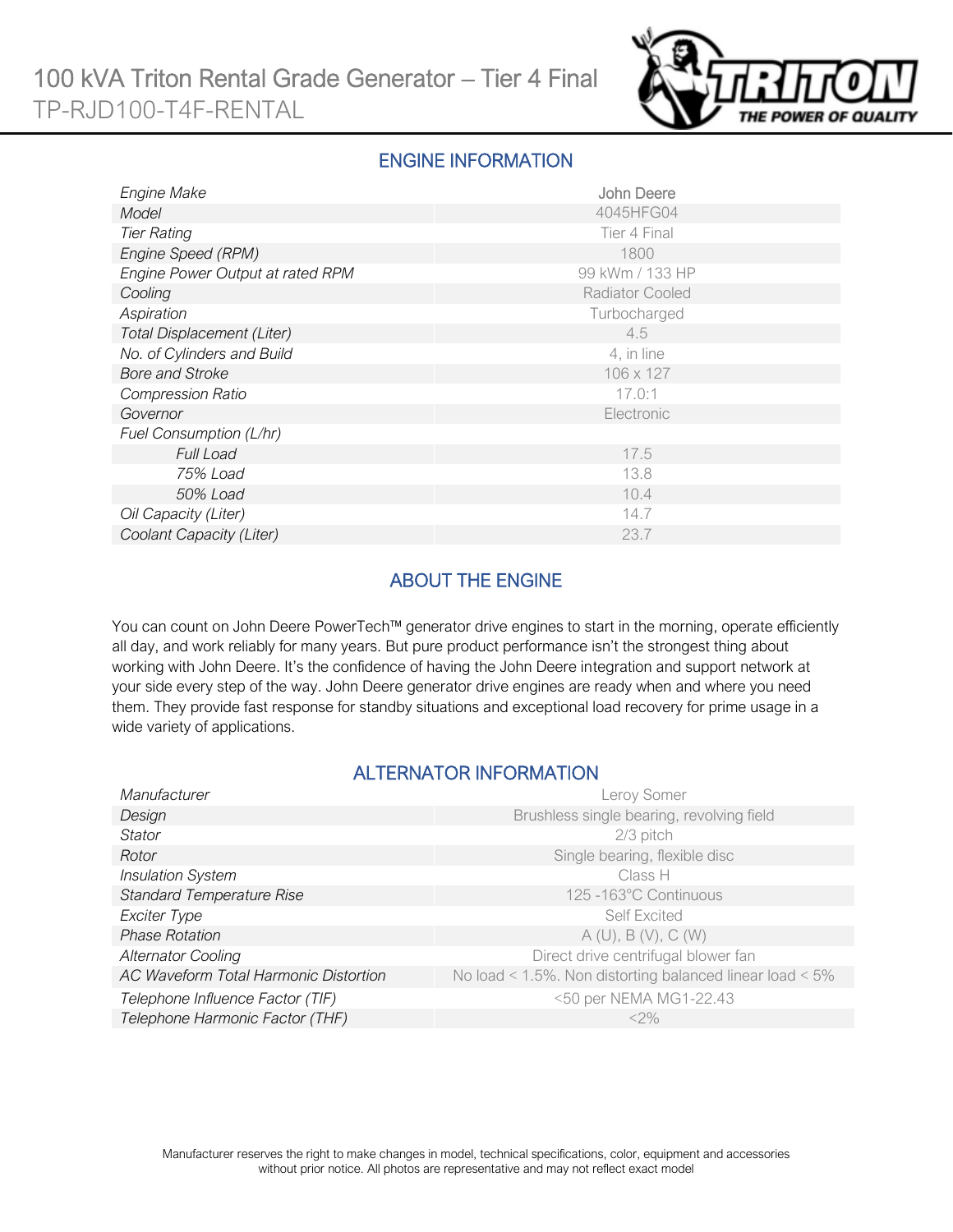# 100 kVA Triton Rental Grade Generator – Tier 4 Final TP-RJD100-T4F-RENTAL



## STANDARD ITEMS

- Engine System:
	- o Oil Drain Pump
	- o Tier 4 Final Certification
	- o Electronic Governor
	- o Full Fluid Containment
- Fuel System
	- o Fuel Valve for External Tank
	- o Primary Fuel Filter
	- o Fuel Capacity: XXX liters
	- o Flexible Fuel Lines
- Electrical System
	- o 3 Position Voltage Switch (Standard up to 288 kVA)
	- o Side Mounted Control Panel
	- o Unit Mounted Mainline Circuit Breaker
	- o Battery Switch
	- o Distribution Panel with Cam-Locks
- ✓ Cooling System
	- o 45º C Ambient Temperature Rating
	- o 50/50 Ethylene glycol antifreeze
	- o Radiator Drain Extension
- Generator Set
	- o Mounted on Heavy Duty Steel Base
	- o Full Factory Load Bank Testing
	- o Sub-Base Lifting Points
	- o Forklift Pockets for Easy Transport
- **Alternator** 
	- o 12 Lead Leroy-Somer Alternator
- ✓ Enclosure
	- o Stainless Steel Hinges and Locks
	- o Ultra-Quiet Enclosure
	- o Powder Coated Finish
	- o Easy Access to All Service Points
	- o Fully Sound Attenuated
	- o Advanced Water and Dust Proofing

## OPTIONAL ITEMS

- Engine System:
	- o Upgraded Exhaust Silencers (Hospital, Residential, Critical)
	- o Heavy Duty Air filters
	- o Oil Heater
	- o Block Heater (Circulating, up to 5000 Watt)
- Fuel System
	- o Fuel Cooling System
	- o Extended Fuel Tank
- Electrical System
	- o 2 or 3 Position Voltage Switch available for over 288 kVA
	- o Battery Charger (Standard and Float Type)
	- o Additional Circuit Breakers
	- o Shunt Trips
	- o Electrically Controlled Breakers
	- o Paralleling Systems
	- o Electrical Connections (Cam-Locks, Refer Plugs, Distro Panel, and more)
- Cooling System
	- o Upgraded Radiator Systems
	- o Marine Grade Radiator
- Generator Set
	- o Seismic Isolators
	- o Remote Mounted Control System
- <sup>o</sup> Enclosure
	- o Aluminum Enclosure
	- o Ultra-Quiet Enclosure
	- o 20 and 40' Container Packages
	- o Custom Paint Colors
- **Alternator** 
	- o Marinization (2-3 times dipped)
	- o Permanent Magnetic Generator
- Trailer
	- o Standard Trailer
	- o Trailer with Extended Fuel Tank
	- o Rhino Coating
- Additional Options
	- o Please inquire, Triton can assist in engineering nearly any option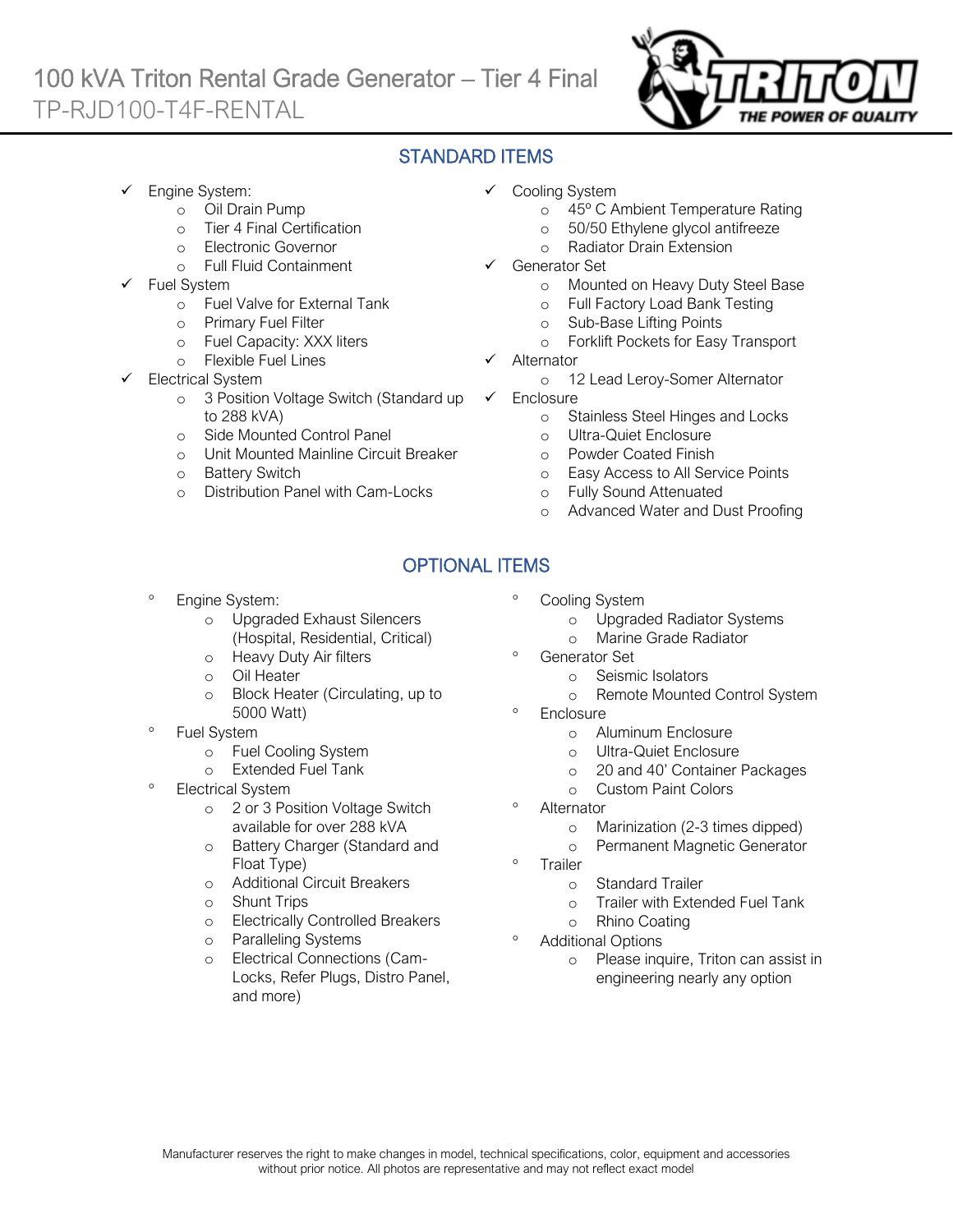# RENTAL PACKAGE

#### 3 POSITION VOLTAGE SELECTOR SWITCH

Our industrial grade voltage selector switches stand above competition. Equipped with high short circuit breaking capacity, mechanical interlock and an overcurrent protection device with the highest quality standards. All models come standard with a lockable design, that can be locked in any position to provide additional safety.

#### SYSTEM OUTPUT:

- Single Phase 120/240V
- Three Phase 120/208V
- Three Phase 277/480V

#### POWER DISTRIBUTION PANEL:

- <sup>o</sup> Individual Breaker Protection for sockets.
- <sup>o</sup> Main Circuit Breaker.

DEEP SEA CONTROL PANEL 7420

- $\degree$  2 GFCI duplex receptacles (20A 125V), protects electrical
- <sup>o</sup> wiring and receptacles from overheating and possible fire.
- <sup>o</sup> 50A 125/250V twist-lock receptacles with Lexan covers
- <sup>o</sup> Full Set of Cam Locks, Quantity and Size based on Generator output.



- A sophisticated module monitoring an extensive number of engine parameters, the DSE7420 will annunciate warnings, shutdown and engine status information on the back-lit LCD screen, illuminated LED, remote PC, and audible alarms.
- <sup>o</sup> The module includes RS232, RS485 & Ethernet ports as well as dedicated terminals for system expansion.
- The DSE7400 Series modules are compatible with electronic (CAN) and non-electronic (magnetic pickup/alternator sensing) engines and offer a comprehensive number of flexible inputs, outputs and extensive engine protections so the system can be easily adapted to your requirements.
- <sup>o</sup> The modules can be easily configured using the DSE Configuration Suite Software.



 $\widehat{\sim}$ 

 $\blacksquare$